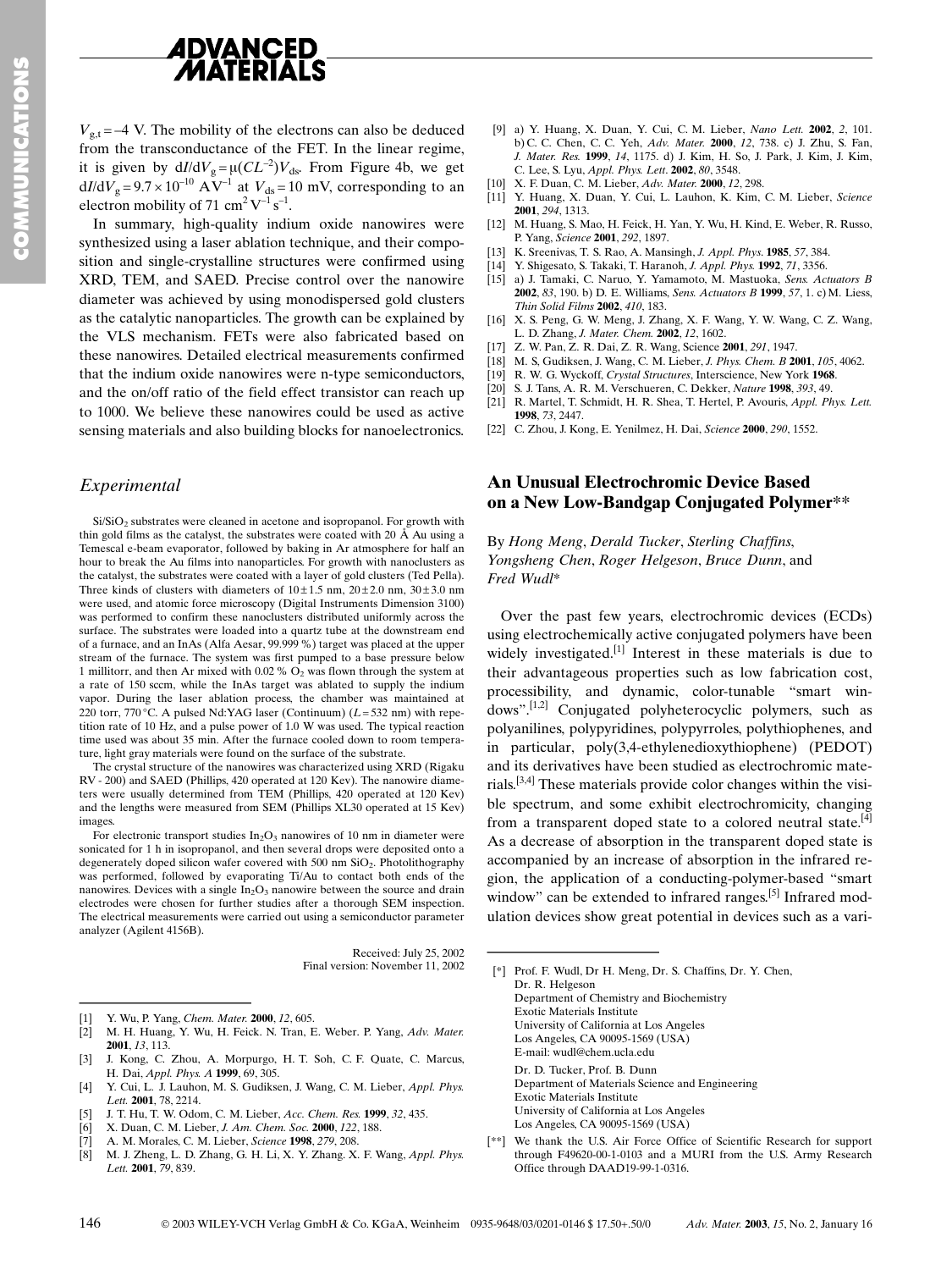

able optical attenuator for optical information technology,  $[5]$ infrared camouflage for warfare in low-light environments, and thermal emission detectors for aerospace applications.<sup>[6]</sup> Such devices will be cost-effective, lightweight, and can even be designed to be flexible.<sup>[7]</sup>

Low-bandgap conjugated polymers possess a variety of intrinsic properties such as transparency in the neutral state, stability in electrochemical p- and n-doping processes, and absorption in the infrared range during the doping process.  $[8]$ Based on these characteristics, such polymers are envisioned as unique electrochromic materials.<sup>[3]</sup> Although few reports of low-bandgap conjugated polymers have appeared,  $^{[9]}$  these materials have great potential for applications such as infrared  $ECDs$ <sup>[1,2]</sup> We have recently reported a new low-bandgap  $(1.24$  eV) conjugated polymer, poly[benzo[c]thiophene-N-2'ethylhexyl-4,5-dicarboxylic imide] (EHI-PITN).<sup>[11]</sup> To further explore this kind of low-bandgap material, we synthesized a copolymer poly[(3,4-ethylenedioxythiophene)-co-[N-2'-ethyl $hexyl-4,5$ -dicarboxylic imide-benzo $[c]$ thiophene $[$  (PEDOT-EHIITN) (Scheme 1). This copolymer contains an acceptor unit benzo $[c]$ thiophene-N-2'-ethylhexyl-4,5-dicarboxylic imide (EHI-ITN), which has a relatively low lowest unoccupied molecular orbital (LUMO) energy level, and a donor unit 3,4-ethylenedioxythiophene (EDOT), which has a relatively high highest occupied molecular orbital (HOMO) energy level. As a result of intrachain charge transfer, the push-pull conjugated copolymer has an even lower bandgap when compared with the parent polymer EHI-PITN.<sup>[10]</sup> In this Communication, we demonstrate that an infrared ECD incorporating this low-bandgap polymer can be modulated from the near infrared to the middle infrared regions, while remaining transparent in the visible region.

Scheme 1 shows the synthetic strategy of the copolymer. The synthesis of the monomer EHI-ITN was reported in our previous paper.<sup>[11]</sup> 2,9-Dibromobenzo[c]thiophene-N-2'-ethylhexyl-4.5-dicarboxylic imide (EHI-DBrITN) was synthesized by bromination of EHI-ITN with N-bromosuccinimide (NBS) in a solvent mixture of CHCl<sub>3</sub> and CH<sub>3</sub>COOH. Dilithiation of 3,4-ethylenedioxythiophene (EDOT) by treatment with  $n$ -BuLi in the presence of  $N, N, N', N'$ -tetramethylethylenediamine (TMEDA), followed by the reaction with tributyltin chloride, as reported in the literature, gave the desired 2,5-bis(tributylstannyl)-3,4-ethylenedioxythiophene in 75 % yield.<sup>[12]</sup> A Stille coupling of monomer EHI-DBrITN and 2,5-bis(tributylstannyl)-3,4-ethylenedioxythiophene in the



Scheme 1. Synthetic strategy for the low-bandgap conjugated polymer PEDOT-EHIITN,  $R = 2$ -ethylhexyl

presence of catalytic amounts of bis(triphenylphosphine)dichloropalladium( $\pi$ ) (PdCl<sub>2</sub>(PPh<sub>3</sub>)<sub>2</sub>) generated a blue alternating donor-and-acceptor copolymer PEDOT-EHIITN. Due to its high solubility in common organic solvents such as chloroform, the spin-coating of polymer films can be applied to generate transparent films. UV-vis-near-infrared (NIR) absorption of the thin polymer films shows a maximum absorption peak centred at 807 nm with a tailed onset at 1240 nm  $(1.0 \text{ eV})$ , and no absorption into the visible region between 450 nm and 600 nm (Fig. 1).

Figure 2 displays the redox properties of the thin films of PEDOT-EHIITN. Clearly, PEDOT-EHIITN demonstrates



Fig. 1. UV-vis-NIR spectrum of thin PEDOT-EHIITN films spin-coated on a quartz glass slide.



Fig. 2. Cyclic voltammogram (CV) of thin films of PEDOT-EHIITN on a glassy carbon disc electrode  $(0.5 \text{ cm}^2)$  in 0.10 M n-Bu<sub>4</sub>NBF<sub>4</sub> in acetonitrile solution at a scan rate of 50 mV  $s^{-1}$ . The inset is a differential pulse voltammetry (DPV) of a polymer thin film, which clearly gives a bandgap of ca. 1.0 eV.

reversible oxidation and reduction waves, with a bandgap of approximately 1.10 eV. This low bandgap value is in good agreement with the optically determined bandgap (1.0 eV).

> The spectroelectrochemical study of the polymer films demonstrates that the films' "color" changed during the p-doping (oxidation) and n-doping (reduction) processes. This feature enables us to fabricate ECDs utilizing PEDOT-EHIITN.<sup>[13]</sup> A typical single-layer ECD is illustrated in Figure 3. Due to the absence of a counterpolymer layer, the electrolyte solution is responsible for the counter electrochemical reaction.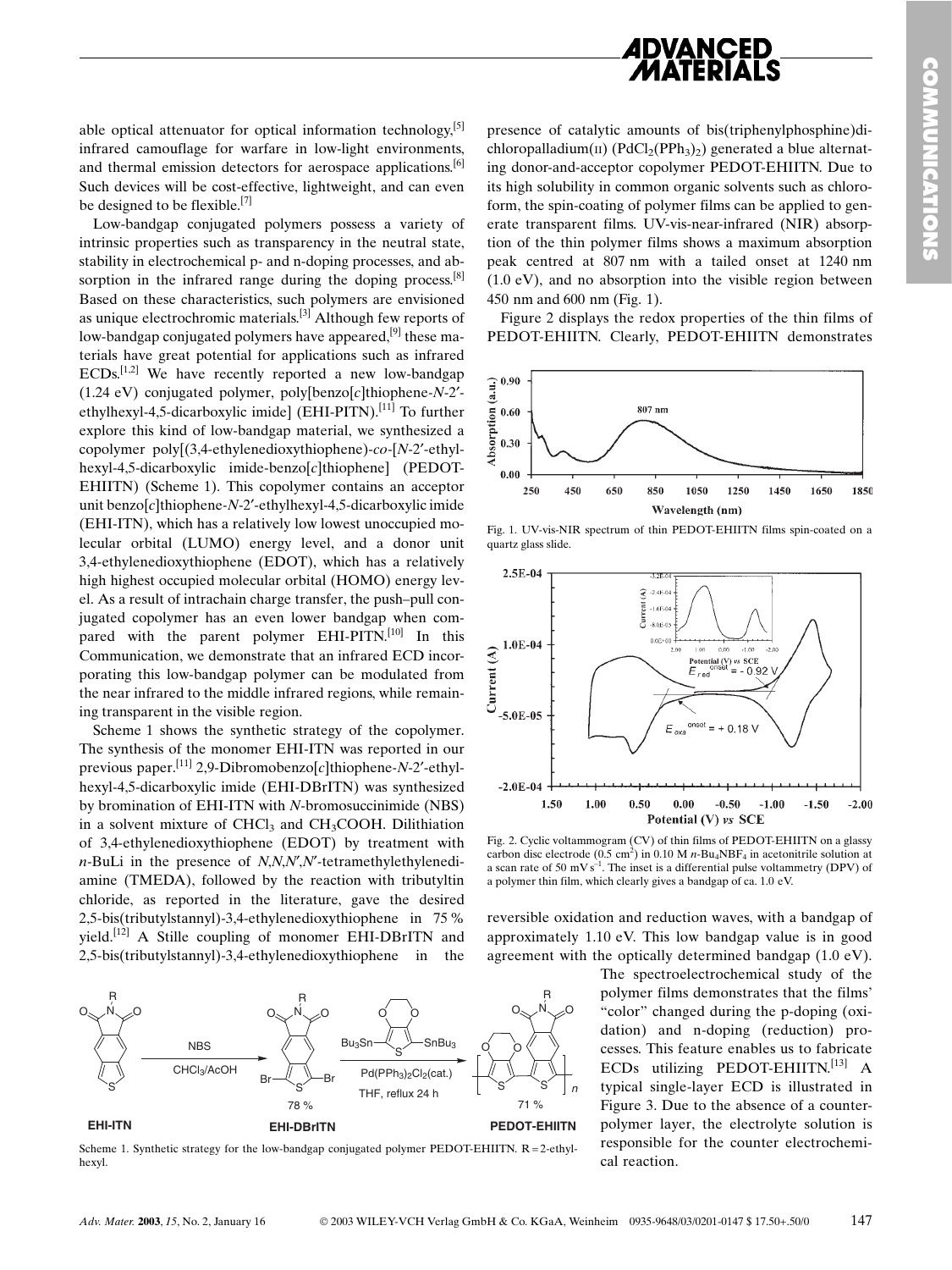



Fig. 3. Schematic structure of transmittance electrochromic device (ECD).

Figure 4 exhibits spectroelectrochemical UV-vis-NIR transmittance spectra of PEDOT-EHIITN ECD under various applied voltages. The films were translucent without applying a



Fig. 4. Spectroelectrochemical UV-vis-NIR transmittance spectra of PEDOT-EHIITN ECD under different applied voltages: a)  $-2.0$  V. b)  $-1.5$  V. c) $-1.0$  V. d) -0.5 V, e) 0 V, f) +0.5 V, g) +1.0 V, h) +1.5 V, i) +2.0 V.

voltage because the easily oxidized polymer is partially doped by electron transfer from the indium tin oxide (ITO) electrode (in the presence of electrolyte).<sup>[14]</sup> When a positive voltage was applied, the polymer film was further oxidized and the device became more transparent, as the absorption maximum was shifted from 850 nm into the mid-IR region. When a negative voltage was applied, the absorption spectrum became narrower, with the maximum peak slightly blue-shifted from 850 nm. Negative voltages can restore the neutral polymer with its characteristic blue color. These spectral changes can be observed many times on potential cycling, without any noticeable degradation. Interestingly, unlike other ECDs, [1,9,13] this low-bandgap conjugated-polymer-based ECD showed significant electronic absorption changes in the near- and mid-IR wavelengths, but few in the visible range. Under different applied voltages, the ECD remains transparent and there are slight absorbance changes in the visible range of 400 nm to 600 nm, corresponding to  $3.1$  eV to  $2.1$  eV, respectively (Fig. 4). On the other hand, the changes in near-IR and mid-IR range are much more profound. A possible explanation for this phenomenon may reside with the intrinsic characteristics of the low-bandgap conducting polymer, which lacks absorbance in the visible range. The n-doping process of PEDOT-EHIITN did not shift the absorbance into the NIR area because reduction very likely occurred at the imide side group, which forms a localized imide anion radicals.[15]

It is clearly seen from the transmittance spectra in Figure 5 that there is a large contrast between the fully oxidized



Fig. 5. UV-vis-NIR transmittance spectra of PEDOT-EHIITN ECD in fully oxidized (+2.0 V) and reduced forms  $(-2.0 V)$ . Inset: Expansion of the 0.5–1.1 eV region.

(+2.0 V) and reduced (-2.0 V) states as  $\Delta T$ % is around 60–80 % in the wide range of 1.10 eV to 0.58 eV, corresponding to 1130 nm to 2140 nm, respectively. The device is transparent during the operation: the ECD is unchanged at ca. 1.4 eV in the visible range and the absorption peak between 750-1000 nm (1.65-1.24 eV) loses very little intensity.

The switching time was determined by monitoring the absorption intensity changes at 1500 nm through switching the applied voltage between  $-2.0 \text{ V}$  and  $+2.0 \text{ V}$  (Fig. 6). The switching time for PEDOT-EHIITN was experimentally determined to be 4.8 s. Our result is comparable with previously fabricated ECDs utilizing active layers of PEDOT (2 s) and polythiophenes  $(4 s)$ . [16]



Fig. 6. Optical switching for PEDOT-EHIITN ECD monitored at 1500 nm with potential stepped between -2.0 V and +2.0 V.

In summary, a new low-bandgap conjugated polymer has been synthesized and its properties have been investigated. Our experimental results show that this transparent, processable, low-bandgap conjugated polymer demonstrated an electrochromic behavior specific to the infrared range. The absence of electrochromism in the visible range may permit this unique polymer to be used in specific infrared device applications.